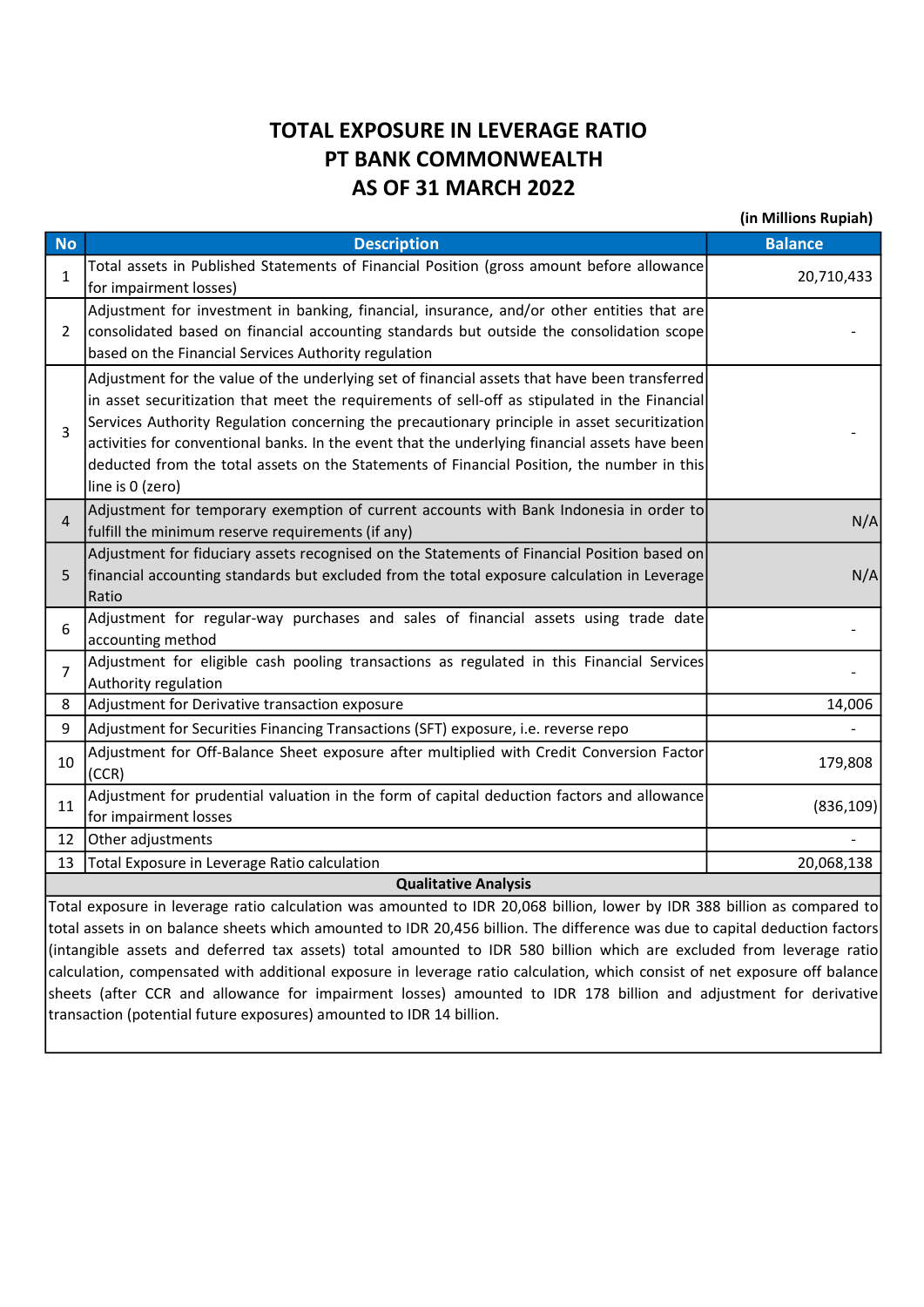## LEVERAGE RATIO CALCULATION PT BANK COMMONWEALTH AS OF 31 MARCH 2022

(in Millions Rupiah)

|                |                                                                                                                                                                                                      | <b>Period</b> |             |  |
|----------------|------------------------------------------------------------------------------------------------------------------------------------------------------------------------------------------------------|---------------|-------------|--|
| <b>No</b>      | <b>Description</b>                                                                                                                                                                                   | 31-Mar-22     | 31-Dec-21   |  |
|                | <b>Asset Exposures in Statements of Financial Position</b>                                                                                                                                           |               |             |  |
| $\mathbf{1}$   | Asset exposures in Statements of Financial Position including collateral<br>assets, but excluding derivative transactions and SFT exposures (gross<br>amount before allowance for impairment losses) | 19,928,418    | 19,211,656  |  |
| $\overline{2}$ | Gross-up for derivatives collateral provided to the counterparties which<br>result in decreased total assets exposure in balance sheet due to the<br>financial accounting standard implementation    |               |             |  |
| 3              | (Deduction of receivable assets for cash variation margin provided in<br>derivative transactions)                                                                                                    |               |             |  |
| 4              | (Adjustment for carrying amount securities received under SFT exposure<br>that are recognised as an asset)                                                                                           |               |             |  |
| 5              | (Allowance for impairment losses on assets based on financial accounting<br>standard)                                                                                                                | (254, 638)    | (258, 528)  |  |
| 6              | (Asset that are taken into account as Tier I capital deduction factor referred<br>to the Financial Services Authority regulation concerning minimum capital<br>requirement for conventional banks)   | (579, 955)    | (567, 463)  |  |
| $\overline{7}$ | <b>Total Asset Exposures in Statements of Financial Position</b>                                                                                                                                     | 19,093,825    | 18,385,665  |  |
|                | <b>Derivative Transaction Exposures</b>                                                                                                                                                              |               |             |  |
| 8              | Replacement cost associated with all derivative transactions, both in the<br>case of eligible cash variation margin or netting-off agreement that meet<br>certain requirements                       | 9,111         | 2,530       |  |
| 9              | Add-on amounts for PFE associated with all derivative transactions                                                                                                                                   | 11,403        | 11,382      |  |
| 10             | (Exemption on derivative transactions exposure that are settled through<br>CCP)                                                                                                                      | N/A           | N/A         |  |
| 11             | Adjustment for effective notional amount from credit derivatives                                                                                                                                     | $\frac{1}{2}$ |             |  |
| 12             | (Adjustment for effective notional amount offsets and add-on deductions<br>for credit derivatives sales transactions)                                                                                |               |             |  |
| 13             | <b>Total Derivative Transaction Exposures</b>                                                                                                                                                        | 20,514        | 13,912      |  |
|                | <b>Securities Financing Transaction (SFT) Exposures</b>                                                                                                                                              |               |             |  |
| 14             | Gross carrying amount of SFT assets                                                                                                                                                                  | 775,507       | 1,103,836   |  |
| 15             | (Netted amounts of cash payables and cash receivables)                                                                                                                                               |               |             |  |
| 16             | Counterparties credit risk for SFT assets referred to current exposure<br>calculation as regulated in the attachment of this Financial Services<br>Authority regulation                              |               |             |  |
| 17             | Exposure as SFT agent transaction                                                                                                                                                                    |               |             |  |
| 18             | <b>Total SFT Exposures</b>                                                                                                                                                                           | 775,507       | 1,103,836   |  |
|                | <b>Off Balance Sheets Exposures</b>                                                                                                                                                                  |               |             |  |
| 19             | Outstanding all commitment and contingency liabilities at gross amount,<br>before allowance for impairment losses                                                                                    | 1,755,163     | 1,805,360   |  |
| 20             | (Adjustment for credit conversion factors)                                                                                                                                                           | (1, 575, 355) | (1,619,875) |  |
| 21             | (Allowance for impairment loss on Off Balance Sheets in accordance with<br>financial accounting standard)                                                                                            | (1, 516)      | (1,679)     |  |